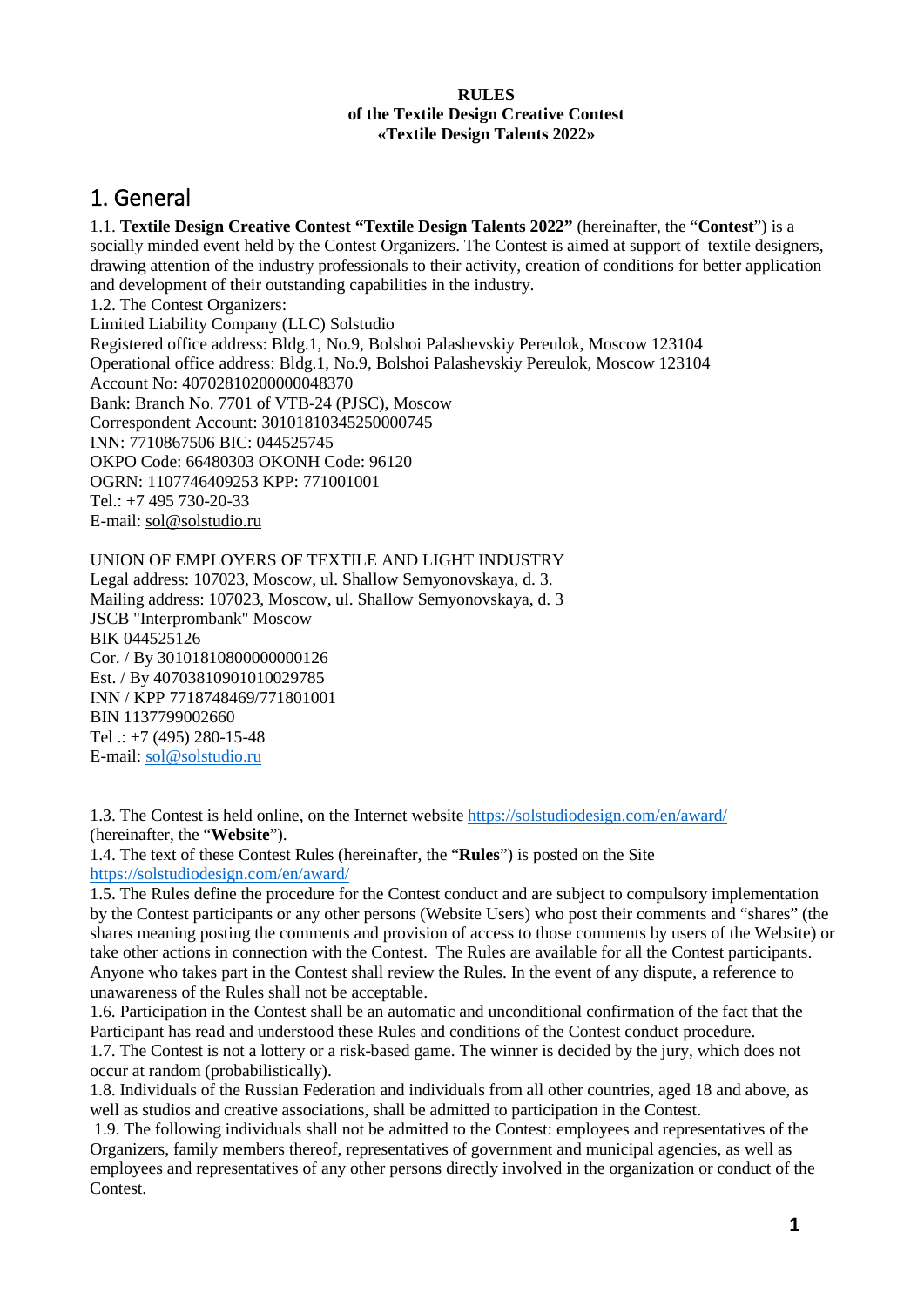# 2. Terms and Definitions

2.1. **Textile Design Creative Contest "Textile Design Talents 2022"** is a social-minded event to be held by the Contest Organizers. The Contest is aimed at support of talented textile designers, drawing attention of the industry professionals to their activity, creation of conditions for better application and development of their outstanding capabilities in the industry.

The Contest is not intended for generating profit by the Contest Organizers.

2.2. The Contest Organizers are companies as detailed in item 1.2. hereof. The Contest Organizers define the procedure and conditions of the Contest and monitors the implementation thereof, forms the jury and takes other actions related to organizing and conducting the Contest.

2.3. Participants are Individuals of the Russian Federation and individuals from all other countries, aged 18 and above, that meets the requirements of item 1.9 hereof. In addition, the Contest also admits studios and creative associations.

2.4. The Contest Participant is a participant who has submitted the Application by filling its electronic form on the Website

2.5. The Website User is any person who visits the Contest Website with the aim of participating in the Contest and filling an Application form, or the one who posts comments and likes, and shares the links to Participants' Applications and the Contest Website. The Website Users shall comply with these Rules to the extent that is relevant to their actions.

2.6. The Contest Website is a software and hardware package available under the domain name: www.solstudiodesign.com/award. The Website contains an Application form for Contest participation, these Rules and other functions and information required for the Contest implementation.

2.7. The Application is an electronic forms posted on the Contest Website [www.solstudiodesign.com/award](http://www.solstudiodesign.com/award) and Partner`s Website <https://www.ied.edu/ied-award-at-textile-design-talents-2022> , filled in compliance with these Rules. The Application can be accompanied with additional materials that have a status of a part of the Application. The additional materials are covered by the legal status of the Application.

2.8. The Application for participation in the Contest means posting the Participant's Application on the Website after it has been submitted and moderated by the Contest Organizer. Participants' Applications that, in the opinion of the Organizers, meet the requirements of the Contest, shall be posted for voting and identification of the winner.

2.9. The Contest Winner shall be a Contest Participant that was identified as the winner during the Contest period in accordance with these Rules.

**2.10. The First Prize of the Contest is** paid summer course **"Textile Design: Fashion and Interior"** held in English language at IED Istituto Europeo di Design, Como.

**The Organizers and Istituto Europeo di Design cover the expenses for two weeks of education.** The cost of visa and the documents required for the visa, accommodation during the educational process, all transport charges, as well as the cost of meals and sundry expenses shall be borne by the Contest Participant.

2.11. The Contest Winner shall exercise their right to undergo the paid summer course on June-July 2022.

2.12. The Jury is a committee established by the Contest Organizer. The Jury shall carry out preliminary evaluation of the submitted Applications at the moderation stage, identify the Contest Winner and perform other functions pursuant to these Rules and conditions of the Contest.

2.13. The Project (Contest work) is a concept or solution described in the electronic Application form posted on the Website (Attachment 1 here to) and meeting the requirements listed in item 2.1 here of.

2.14. The Prize implementation as indicated in item 2.10 is defined by a separate agreement with the Winner. 2.15. This list is not exhaustive. Interpretation and definition of certain terms can be made in other items of these Rules or on the Website.

#### 3. Dates of the Contest

3.1. The Contest is held in two stages (phases):

Stage 1: 1 December 2021 – 7 February 2022: submittal of the works by the Contest Participants and posting thereof on the Contest Website.

Stage 2: 8 February 2021 – 1 March 2022: identification of the Finalists. 23 best works shall be selected and announced on the Contest Website.

3.2. The Award Ceremony shall be held on 14 March 2022.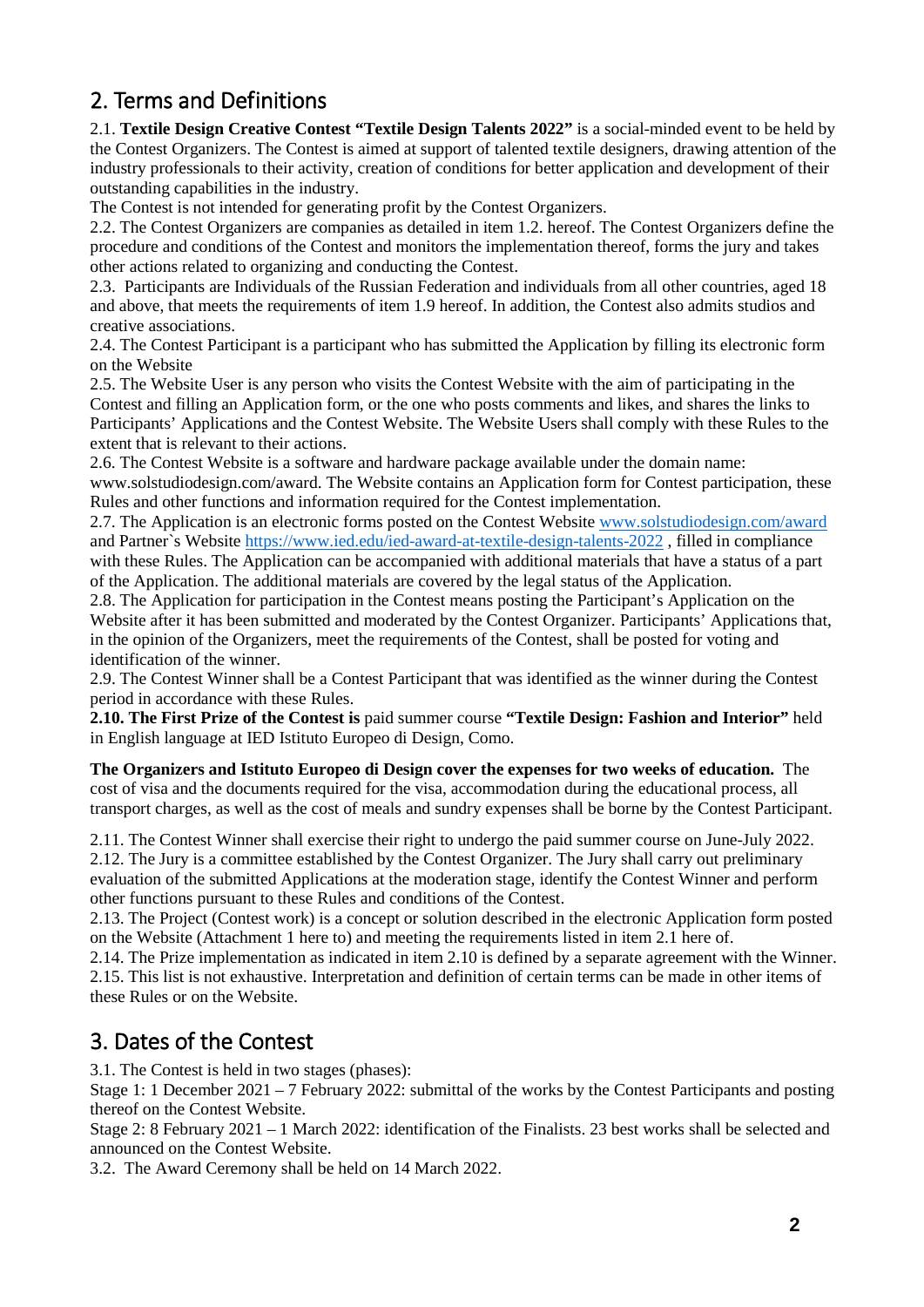3.3. The time slot for Application submittal by the Contest Participants shall start at 18:00 Moscow time on 1<sup>st</sup> December 2021 and shall finish at 23:59 Moscow time on 7<sup>th</sup> February 2022. The announcement of the Finalists shall take place on or after 12:00 Moscow time on 1 March 2022. The announcement of the Winner shall take place on or after 11:00 on 14 March 2022. The timing of finalizing the Contest results can be changed by the Contest Organizer.

#### 4. Stages of the Contest

- 4.1. The Contest shall undergo the following stages:
	- 4.1.1. Submittal and review of the Contest Participant's Application by the Organizer.
	- filling the electronic Application form on the Website by Website Users;
	- moderation of the Application by the Organizer.

4.1.2. posting the application on the Website by the Organizer for its participation in the Contest during the Contest period.

4.1.3. voting by Website Users for the Applications posted on the Website by the Organizer.

4.1.4. finalization of the Contest results and identification of the Winner by the jury.

4.1.5. presenting the Prize.

The Certificate for the Prize implementation shall be presented to the Winner in person or electronically. Procedure and implementation dates of the winning project, as well as other conditions upon agreement with the Winner shall be defined by the Organizers at its own discretion.

4.1.6. Implementation conditions shall be specified in a separate agreement with each of the Winners. 4.3. The completion of a particular Contest period shall not terminate or stop the whole Contest.

# 5. Submittal and Posting of the Application on the Website

5.1. To take part in the Contest, one shall post an Application (Contest work) on the Website <https://solstudiodesign.com/en/award/> by means of filling the electronic Application form placed on the

Website and fill form on Partner`s Website<https://www.ied.edu/ied-award-at-textile-design-talents-2022> .

The above Applications will be automatically routed to a separate e-mail address of the Organizer. During a single Contest period a Participant can submit only one Application. If an Application submitted earlier was not approved and admitted by the Organizer (did not pass the moderation), or stopped its participation in the Contest for any other reasons, the Participant can submit another Application.

To participate in the Contest, a Participant can submit an application only on the website www.solstudiodesign.com/award without filling out the form on the Partner's website

<https://www.ied.edu/ied-award-at-textile-design-talents-2022> . In this case, the participant loses the right to claim the main prize of the contest, but participant has right to claim other prizes.

5.2. The Participant shall submit the Application by filling an electronic form posted on the Website.

5.3. After the moderation, the Participants' Application that, in the opinion of the Organizers, meets the requirements of the Contest, is posted (published) by the Organizer on the Website.

5.4. It is mandatory to support the Application with additional materials that detail the Participant's project (Contest work). The additional material means a written description of the submitted Contest project in the Russian or English language that shall not exceed 3,000 (three thousand) characters with spaces.

5.5. The Application is deemed submitted (registered) from the moment of clicking the "Participate" button by the Contest Participant. Submittal of the Application does not mean its automatic posting on the Website. 5.6. The Application shall pass the moderation, during which the Organizers defines its relevance to the Contest topic and its compliance with the Contest Rules, including, but not limited to, item 6 hereof, and current laws of the Russian Federation.

Having passed the moderation, the Application is deemed accepted if it is posted (published) on the Website as a Contest work of the Participant that takes part in the Contest. The Organizers shall reserve the right to deny the admission of the Participant's Contest work (Application) if it does not meet the requirements of these Rules or the Contest format (incomprehensible description, missing images, etc.). The requirements to the Contest work are provided in item 6 hereof. The compliance of the Application and its posting at the Website are determined exclusively at the discretion of the Organizer.

5.7. The Contest Organizer, at its sole discretion, shall be entitled to request from a Contest Participant additional materials or other information, including those related to the Contest Participant.

5.8. The Contest Organizer shall be entitled to receive from a Contest Participant the documents to confirm the identity of the latter.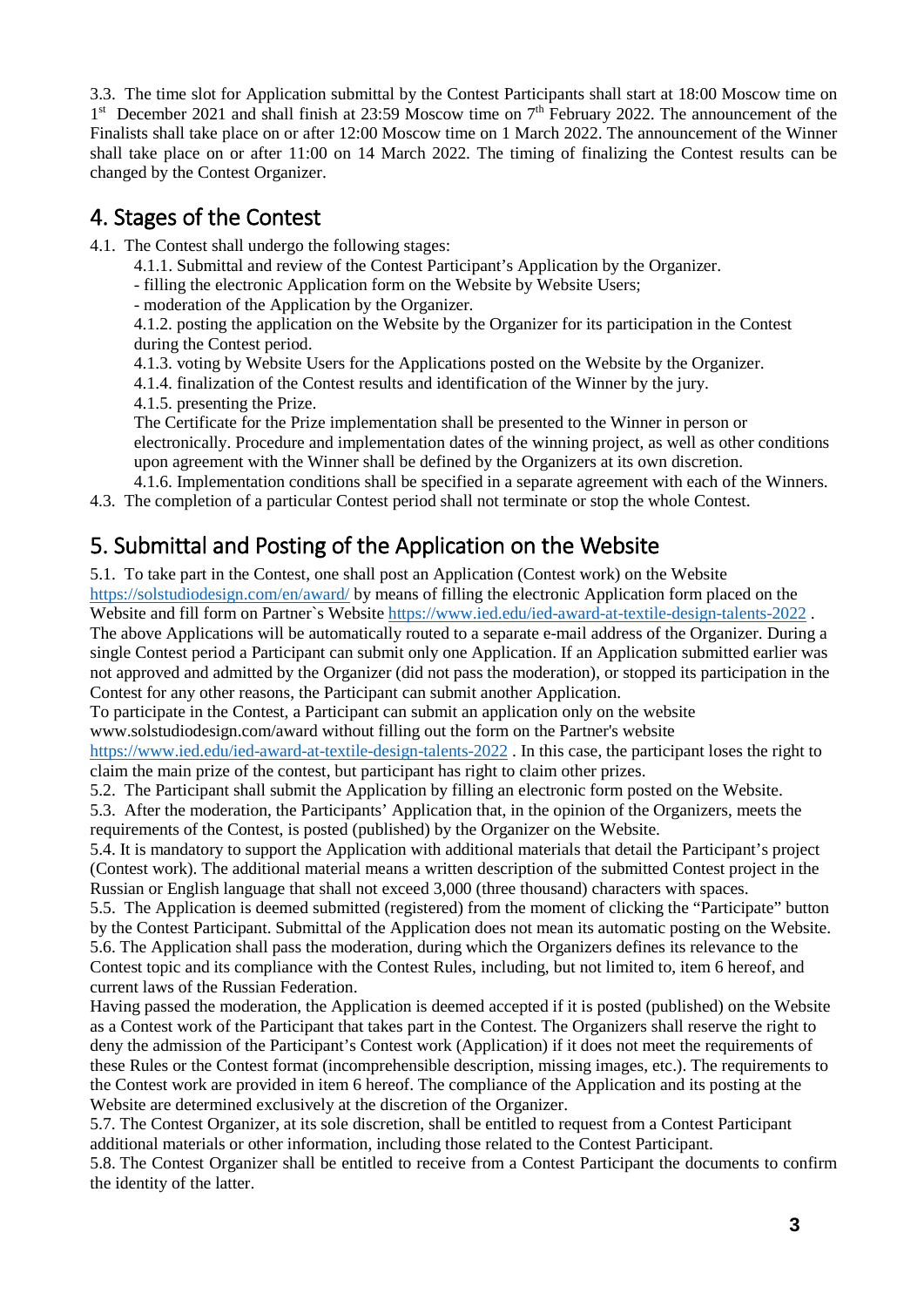5.10. When submitting the Application, the Contest Participant shall guarantee respect for third-party rights. All the responsibility in front of third parties shall be borne by the Contest Participant. Infringement of thirdparty rights shall be a reason for denial of participation in the Contest.

5.11. The following Applications shall not be admitted, and if admitted, shall be cancelled:

5.11.1. applications of negative or repulsive content, containing indecent or offensive images and violating the laws of the Russian Federation;

5.11.2. applications containing obscene language and those irrelevant to the topics of the Contest assignments shall not be accepted and shall be subject to deletion. The text and visual imagery of the Application shall not contain advocacy of consumption (distribution) of alcohol and tobacco, or discredit honor and dignity of individuals, incite the commission of unlawful acts, cruelty or violence, offend religious feelings of believers. Use of swear words, obscene and offensive images, comparisons and expressions, including those related to gender, race, ethnicity, profession, social category, age, language of an individual, official state symbols (national flags, emblems and hymns), religious symbols, objects of cultural heritage (monuments of history and culture) of the peoples of the Russian Federation and other nations, as well as objects of cultural heritage included in the World Heritage List:

5.11.3. copyrights and other rights for which belong to a third party.

5.11.4. The works that do not comply with the Contest assignment per item 6 hereof.

5.12. The Organizer shall reserve the right to deny the Contest Participant of the admission of their Contest work in the event of incompliance of the uploaded work with these Contest Rules, and in the event of unlawful use by the Participant of copyright works and other works protected by other rights of third parties (Art. 152.1 of the Civil Code of the Russian Federation). The Organizer shall reserve the right to decide, solely at its own discretion, upon compliance of the Contest work with these Contest Rules.

5.13. The number of Contest works that a Contest Participant shall be entitled to post on the Website is limited to 1 (one) work. One Contest work means 6 (six) or more images, not less than 3 (three) images per each of the 2 (two) topics of the Contest assignment.

5.14. The Participant shall undertake not to use the works submitted to the Contest Website for participation in other similar contests. Otherwise, the Participant shall forfeit their right to receive a Prize.

5.15. The Organizer, solely at its own discretion, shall decide upon the compliance of the submitted work with these Rules.

5.16. The Contest Participant and the Website User shall not be allowed to:

• use the Login and Password of another registered User, as this can mislead the Organizer or other Users with regard to the identity of the Participant;

• falsify the personal information, including the age;

• upload any information and materials that:

(i) contain information that represents state secret or any other secret specifically protected by law, including third-party private information;

(ii) contain advocacy of terrorism or any other unlawful acts, or public justification of terrorism and/or any other unlawful acts, or other extremist materials;

(iii) contain elements of pornography, as well as of violence or cruelty, or unlawful acts;

(iv) offend religious feelings of the faithful;

(v) contain elements depicting under-age individuals in the state of life and/or health hazard, demonstration or consumption of tobacco and/or alcohol;

and (vi) violate other rights or interests of individuals and legal entities, laws of the Russian Federation or public ethics and morality;

• unlawfully upload objects of third-party intellectual property.

5.17. The date of Application is the date of registration of the Participant on

<https://solstudiodesign.com/en/award/> Website per item 5.1 hereof.

5.18. At registration, the Participant shall fill the electronic Application form posted on the Website.

5.19. Invalid Applications or those incompliant with the Contest terms and conditions, include the following: 5.19.1. The Applications sent to the Organizer before the respective application date of the Contest

period or after the end of the respective Contest Period.

5.19.2. The Applications submitted by individuals under 18 years of age.

5.20. The Organizers, solely at their own discretion, shall decide upon the compliance of the posted Applications with these Rules.

5.21. The fact of submittal of the Application to the Contest Organizers by the Contest Participant means understanding and full agreement by the latter with these Contest Rules and with that the voluntarily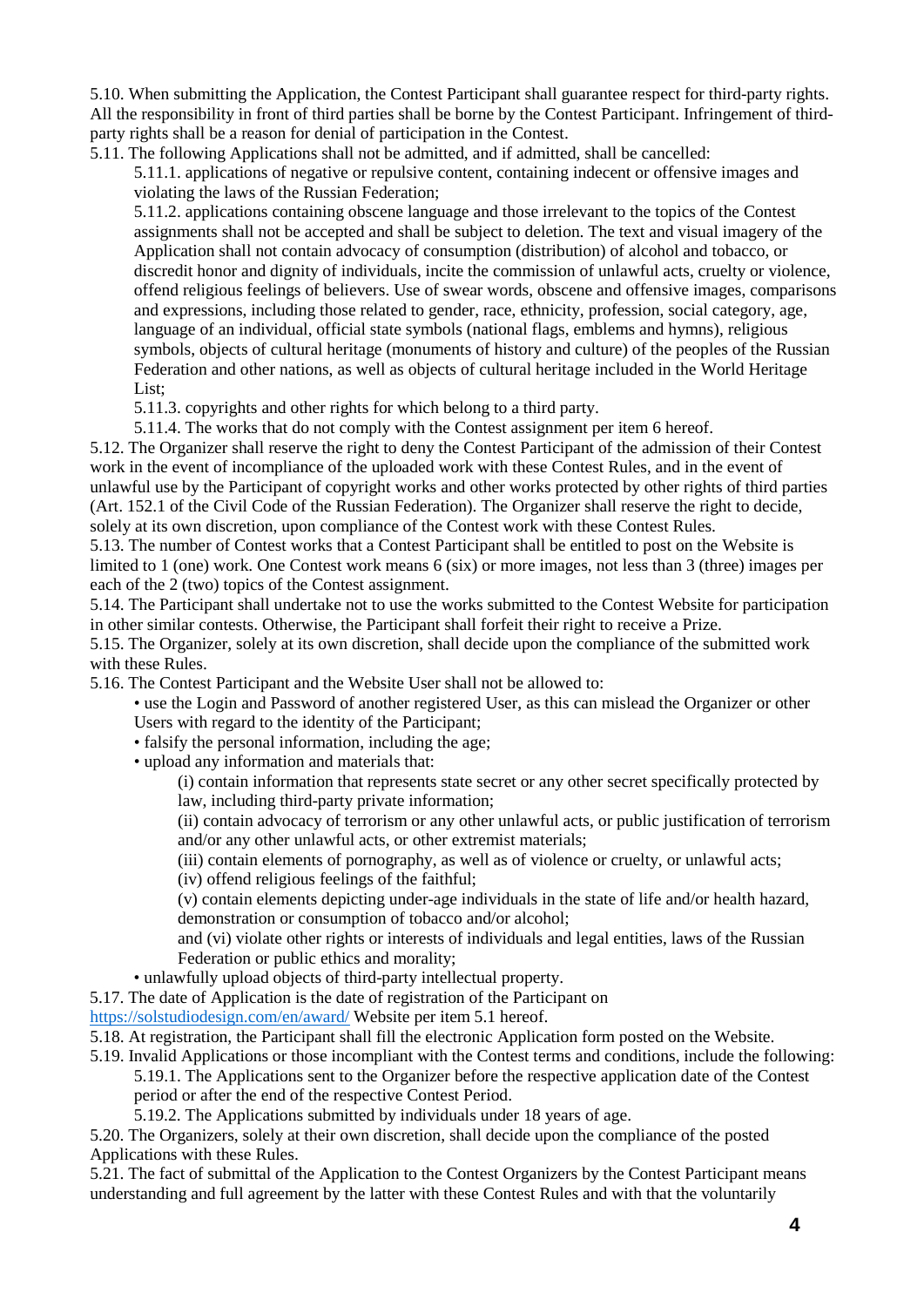submitted personal data per these Rules can be used by the Organizers, including processing of the Participant's personal data, as well as the agreement by the Participant to receive SMS messages, promotional materials and communications from the Organizers with regard to the Contest by means of electronic and conventional mail. The Participant shall agree to grant interviews, including on radio and television, as well as in other mass media. All the exclusive rights for such materials shall belong to the Organizers.

# 6. The Contest Assignment

6.1. The Contest assignment involves a submittal by the Contest Participant of a creative work, a project, that meets the following requirements:

- in [accordance with the Contest task](https://solstudiodesign.com/wp-content/uploads/2018/02/moodboard-en.pdf) - moodboard;

- artistic specifics of textile design work: composition, element development, color layout;

- creative approach, unorthodox creative thinking and analytical skills of the Participant.

6.2. Applications, concepts (projects) that violate the current law of the Russian Federation and/or these Rules.

6.3. If the Application had been accepted, but later the Contest Organizer came to know of circumstances that would exclude the Contest participation of such Application or of the Participant who had submitted it, the Organizer or its authorized representatives can make one of the following decisions:

6.3.1. Reject the Application for Contest without a possibility of further participation of the Application in question;

6.3.2. Reject the Application for Contest with a possibility of rectifying the identified defects and resubmitting the revised Application. Notifications of the Organizer's decision shall be sent to e-mail addresses of the Participants indicated in the filled Application form, or otherwise, as requested by the Participant.

6.4. In the event that during a certain Contest period, in the opinion of the Organizer, the number of submitted Applications has exceeded the acceptable quantity, the Organizer shall suggest for the Participant to submit the Application during the following or any other Contest period. In this case the Application shall be submitted all over again. The Organizer shall be entitled to accept the submitted Application during the following Contest period without re-posting it on the Website. The order of priority with regard to acceptance of such an Application shall be defined solely at the discretion of the Organizer. Notifications of the Organizer's decision shall be sent to e-mail addresses of the Participants indicated in the filled Application form, or otherwise, as requested by the Participant.

# 7. Voting and Finalizing the Results of the Contest

7.1. The Contest jury shall consist of leading designers and representatives of textile factories. The names of the jury members shall be listed on the Contest Website.

7.2. The jury shall use the skating system of voting.

7.3**.** On the date of the announcement of the jury final decision, the Organizer shall publish a list of Finalists on the Contest Website.

# 8. Prize Fund

**8.1. The First Prize of the Contest** is paid two weeks summer course **"Textile Design: Fashion and Interior"** held in English language at IED Istituto Europeo di Design, Como.

**More information about two weeks course: [https://www.ied.edu/como/fashion-school/summer](https://www.ied.edu/como/fashion-school/summer-courses/textile-design/COOMBEE001_01)[courses/textile-design/COOMBEE001\\_01](https://www.ied.edu/como/fashion-school/summer-courses/textile-design/COOMBEE001_01)**

The cost of visa and the documents required for the visa, accommodation during the educational process, all transport costs, as well as the cost of meals and sundry expenses shall be borne by the Contest Participant. The Winner will also get an Award Statuette, a Diploma, AvaCad license and Cad specialist training (CST) from AvaCad company, 3 T-shirts with a print of this category's winner.

Participants, who did not fill out the form on the Partner's Website [https://www.ied.edu/ied-award-at-textile](https://www.ied.edu/ied-award-at-textile-design-talents-2022)[design-talents-2022](https://www.ied.edu/ied-award-at-textile-design-talents-2022) , do not have the right to apply for the Main Prize of the Contest provided for in this paragraph, so the jury members are not considered as candidates for the first place award.

**8.2. The Second Prize shall be** certificate for any educational course provided by Fashion Factory business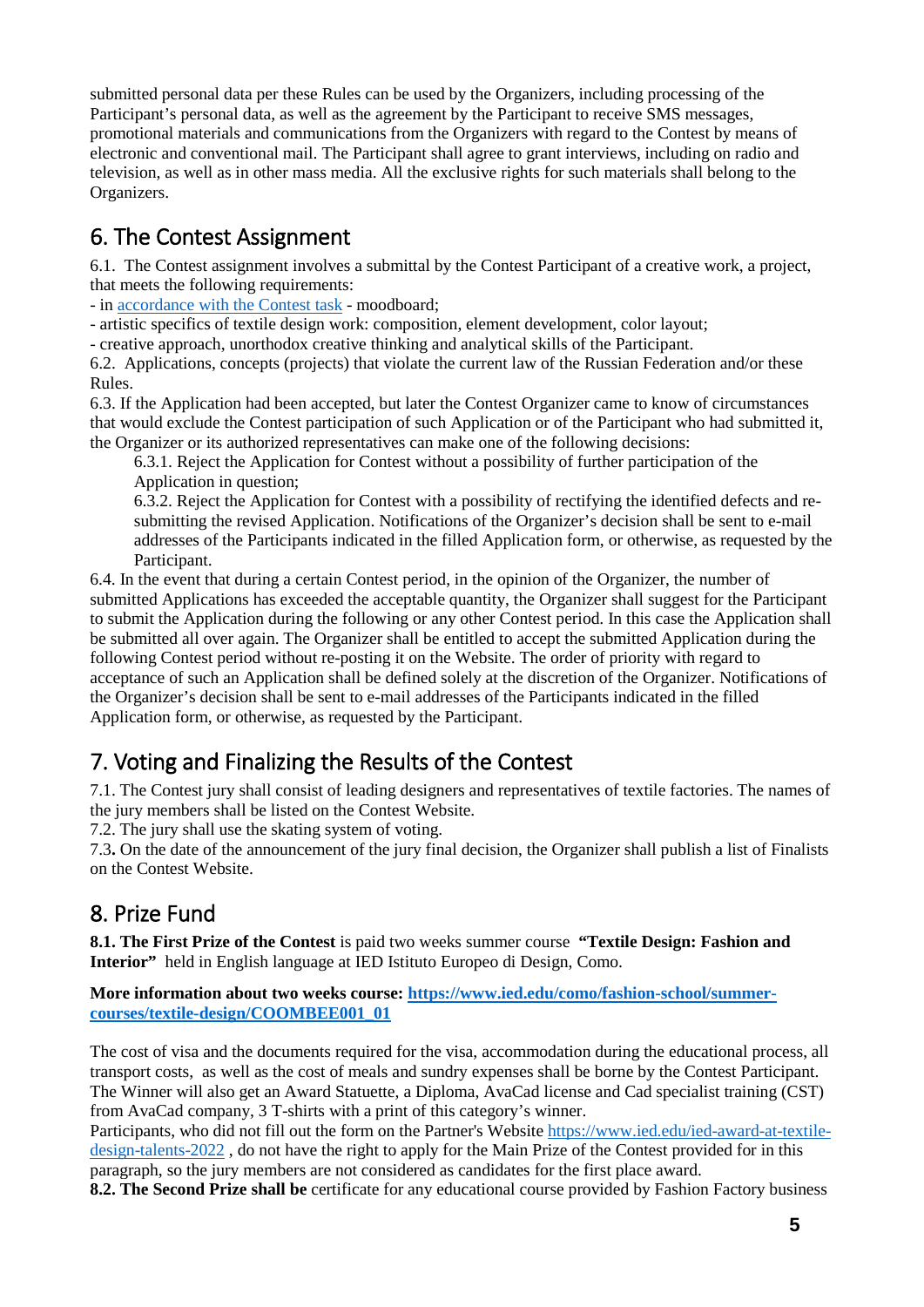school except for the Fashion Impulse Pro and 3 T-shirts with a print of this category's winner. The Winner will also get an Award Statuette, a Diploma, AvaCad license and Cad specialist training (CST) from AvaCad company/

8.3. The Third Prize shall be digital textile printing of the participant's print collection of 10 (ten) patterns at the participant's option. Maximum – 10 meters. The fabric is polyester. All the conditions of the production shall be discussed with the Contest Participant. The Winner will also get an Award Statuette, a Diploma, AvaCad license and Cad specialist training (CST) from AvaCad company, T-shirts with a print of this category's winner.

8.4. The Contest Organizers reserves the right to increase or decrease the number of Prizes.

8.5. A representative of the Organizer shall contact the winner within 10 days from the date of identifying the winner.

8.6. To receive the awarded Prize, the Winner shall perform the following actions:

8.6.1. Provide the authorized representatives of the Organizer a copy of the passport or any other ID that shall contain the full name of the Participant, his/her date of birth, name of the ID, its number, the date and the agency of issue, residence address and phone number (if any). Document copies shall be sent electronically in response to the e-mail with notification of the victory.

8.7. In the event of incompliance, or untimely compliance, with the requirements of item 9.1 hereof, the Organizer shall be entitled to change the dates of presenting the Prize or to completely refuse to present it. 8.8. The Organizer, within the Contest framework, reserves the right to modify the name and number of the Prizes subject to notifying the Participants no later than 2 (two) weeks of such modification. The information on the modification shall be published on the Website. The Contest Winner shall not be entitled to receive a monetary equivalent of the cost of the Prize.

# 9. Copyrights

9.1. The Contest Participants shall guarantee that they have exclusive copyrights for the works submitted to the Contest.

9.2. The Contest Participants shall be liable for violation of third-party copyrights. In the evet that, during the Contest, it is found that a Contest Participant is not the author of the Contest work, such Contest works shall be exempted from the Contest.

9.3. By submitting the works to the Contest, the Participants confirm their authorship and their agreement with the Contest conditions and procedures. By taking part in the Contest, the Participants provide the Organizer, free of charge, a non-exclusive license for the use of their works, including reproduction, redesigning, demonstration and publicizing of the Participants' and winners' information/materials and/or parts (fragments) thereof, without any royalty fee, without limitations as to the territory and dates of use, duration and extent of use, including for the purposes of promotion/advertising of the Contest and Contestassociated materials, and of the Organizer. In this context, no special written consent by the Participants or the Winners shall be required. The Organizer reserves the right, with the consent from the Participant, to publish the works in the Contest-associated materials without paying copyright royalties.

9.4. By taking part in the Contest, the Participants shall agree that their works can be published by the Organizer (or the Organizer's authorized representatives) on information websites in small formats for noncommercial use with the indication of the authorship. No special written consent by the Participants shall be required.

9.5. The Contest Participants shall be civilly, administratively and criminally liable for violation of copyright under current laws of the Russian Federation. The Contest Organizer shall not be liable for violation of thirdparty copyrights and/or any other rights by Contest Participants or by any Contest Website user.

# 10. Special Provisions

10.1. By submitting the Contest Application, the Participant shall grant the Organizer the right to process and use the received data, including technical calculations, charts, texts and other information provided for Contest participation.

10.2. By taking part in the Contest, the Participant shall unconditionally agree that any provided personal information, including, but not limited to, first name, middle name, last name, date of birth, images, photo and video materials, as well as interviews and other materials about them, can be used for promotional and other purposes, including those aimed at informing of the victory by any means and in any form, both in the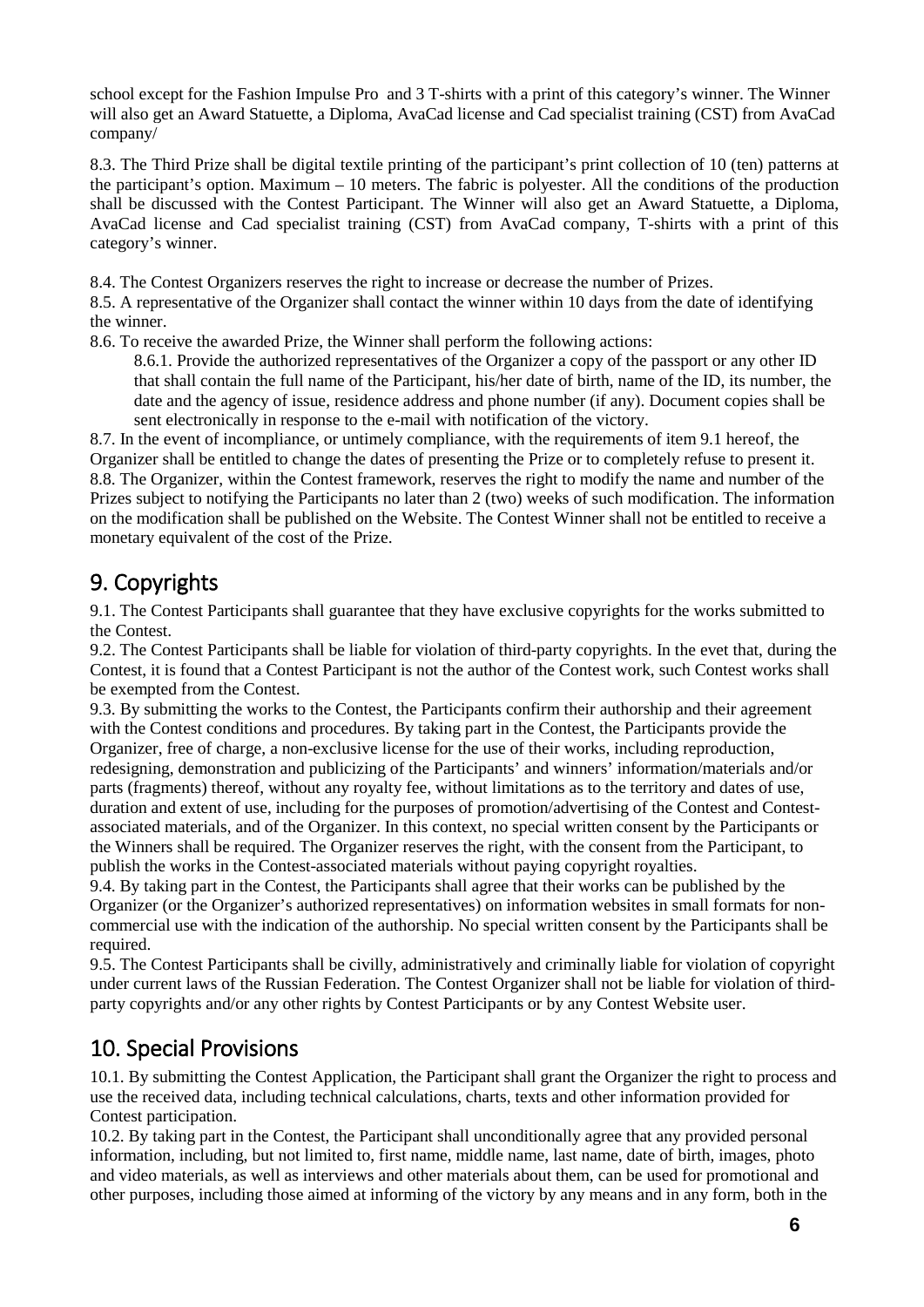territory of the Russian Federation and abroad, during an unlimited time period and without paying any royalty fees.

10.3. The Organizers, at their own discretion, can hold all the Applications invalid, and also deny the Contest participation by any person who falsifies, or benefits from falsifying, the Contest application or implementation process, or who contravenes these Rules, acts destructively, or acts with the purpose of annoying, offending, threatening or disturbing any other person that can be connected with the Contest. 10.4. Notifications of the decisions of the Organizers with regard to the Contest shall be sent to Participants' e-mail addresses indicated when filling the electronic Application form, or in any other way pursuant to the request and instruction of the Contest Participant.

# 11. Rights and Obligations, Limit of Liability

11.1. The Contest Organizers shall not be liable in connection with the emergence of the following events: - incorrectly indicated data of the Contest Winner or other incorrect information;

- decisions of government or municipal authorities with regard to a Participant as well as to public at large;

- force-majeure circumstances that prevent the Contest Organizers or a Participant from exercising their rights or performing their responsibilities;

- other circumstances beyond the control of the Contest Organizers.

11.2. The Contest Organizers shall not be liable for any direct or indirect losses by the Participants related to their participation in the Contest, including those resulting from telecommunication or power network failures, malware effect, third-party fraudulent actions targeted at unauthorized access and/or disabling of the Contest Organizers software and hardware, as well as unforeseen force majeure circumstances. In such events the Contest Organizers shall not be obligated to compensate losses to Contest Participants.

11.3. If, for any reason, any aspect of the Contest cannot be implemented in a planned way, including for the reasons related to computer viruses, Internet failures, defects, manipulations, unauthorized interference, falsification, technical failures or any other reasons beyond the Organizer's control, that contort or affect the implementation, security, honesty, integrity or adequate conduct of the Contest, the Organizer, solely at its own discretion, can cancel, terminate, change or suspend the Contest, or hold invalid any affected Contest Applications.

11.4. The Contest Organizers shall not reimburse any expenses of the Participants, including those for Internet, telephone, transportation and other services, that can be incurred in the process of Contest participation or receiving a Prize, as well as any other expenses. The Contest results shall be final and nonnegotiable, with the exception of the cases explicitly indicated herein.

11.5. The contact data of the Participant can be used by the Contest Organizers for telephone surveys or distribution of promotional materials.

11.6. The fact of participation in the Contest means full agreement by the Participant with these terms and conditions.

11.7. All disputes related to the Contest shall be resolved under current laws of the Russian Federation. 11.8. By submitting the aforementioned data, the Contest Participant shall agree to processing of the provided personal data, while the Contest Organizers shall guarantee safeguarding the data. The Contest Organizers shall be entitled to provide personal data to third parties, for instance, to mail services and government agencies in cases stipulated by law.

11.9. Participation in the Contest shall confirmed the fact of providing the both Organizers, as well as the partners of the Organizer supporting the Contest (hereinafter, solely for the purposes of this item hereof, jointly referred to as the "Organizers"), with the Participants' consent to process their personal data for the purposes of the Contest. Personal data processing shall be performed by the Organizers in compliance with Russian Federal Law No.152-FZ of 27 July 2006 "On Personal Data" (hereinafter, the "Law on Personal Data").

The fact of participation in the Contest shall constitute free, explicit, informed and deliberate expression of the Participant's consent to the processing by the Organizers of the personal data received by the Organizers within the framework of the Contest, in any way required for the purposes of the Contest and per any procedure stipulated hereby. The consent to the processing of the personal data shall be granted by the Participant for the whole duration of the Contest and for the period of 2 (two) years after its completion. The Participant shall be entitled to withdraw their consent to the processing of their personal data by sending the Organizer a respective notice via registered mail with return receipt requested.

The Participants enjoy other rights of personal data subjects stipulated by the Law on Personal Data. Withdrawal by the Participants of their consent to the processing of the personal data shall automatically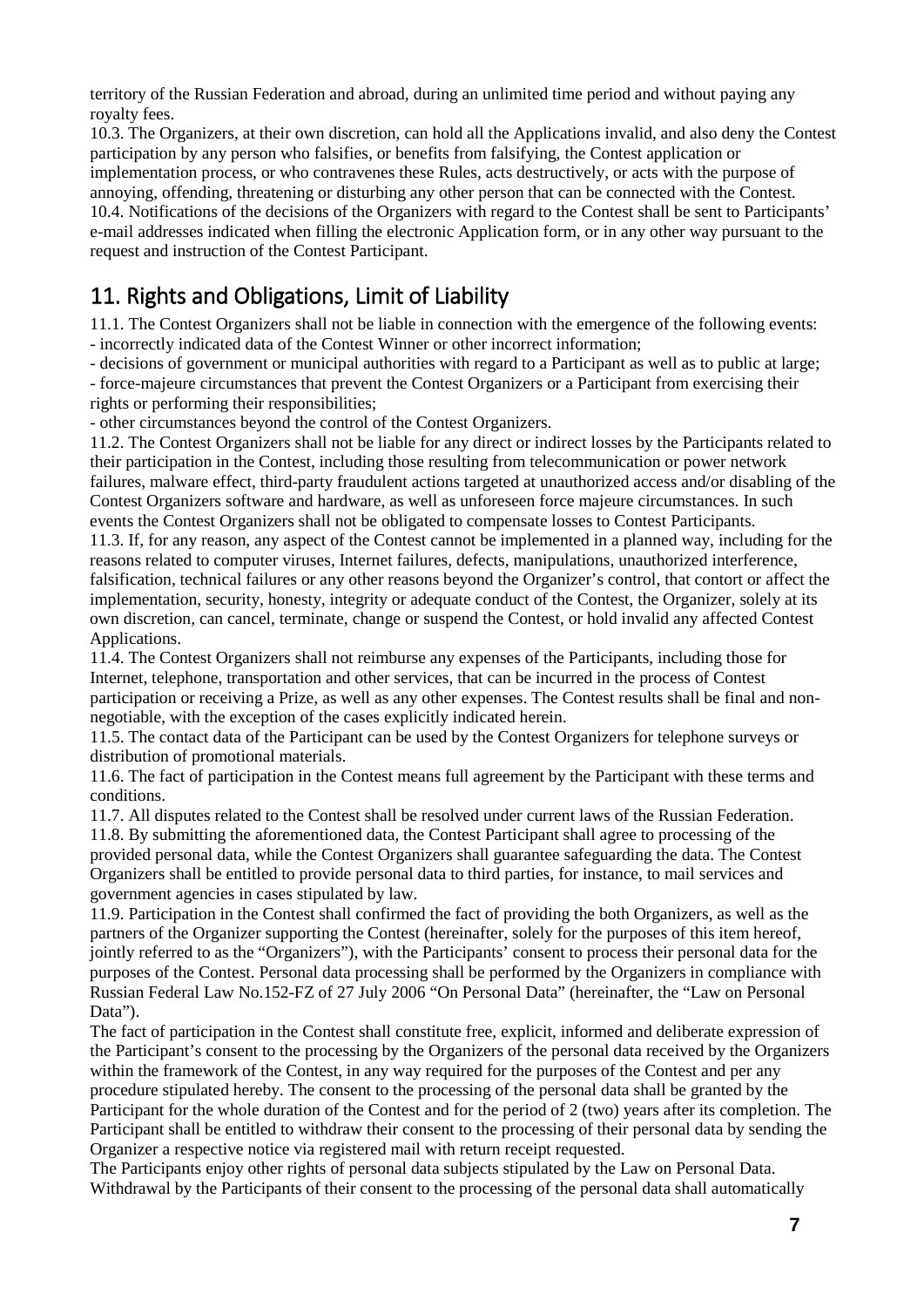result in their withdrawal from the Contest and shall make impossible the receipt of the Prize. The Organizers shall enjoy the right of refusal to present the Winner/Participant with such a Prize, or recall it (in kind or in monetary equivalent), in the event that the respective prize has been received prior to the withdrawal of the Participant's consent to the processing of the personal data.

Failure by the Participant to provide personal data, or provision of incorrect and/or inaccurate data shall relieve the Organizer from the obligation to present the Prize to the Winner/Participant and shall automatically result in withdrawal of such a Participant from the Contest. All personal data provided by the Contest participants shall be stored in compliance with the current law of the Russian Federation. 11.10. Rights and obligations of the Contest Participants:

11.10.1. Rights of the Participant:

• Review the Contest Rules.

• Participate in the Contest following the procedure stipulated herein.

• Demand the receipt of the Prize in the event that the Participant is declared a Contest Winner pursuant to these Rules.

• Receive information on amendments to the Rules of the Contest.

11.10.2. Obligations of the Participant:

• Timely perform the actions stipulated hereby.

• In the event that the Participant is declared a Contest Winner, the Participant shall grant the Organizer the rights to use their images, personal data, photographs, interviews or other materials on the Participant related to their participation in the Contest for the purpose of the Contest and presenting the Prizes, as well as of distribution of promotional information about the Contest, for an indefinite time period and without payment of any royalty fees.

11.11. Rights and obligations of the Contest Organizers:

11.11.1. Obligations of the Organizers:

• Conduct the Contest in compliance herewith.

• Present the Prizes to the Participants identified as Prize Winners in compliance herewith.

• Perform the function of a tax agent in compliance with the current law of the Russian Federation on taxes and levies.

11.11.2. Rights of the Organizers:

• The Organizers shall enjoy all rights stipulated by these Rules and the current law of the Russian Federation.

• Deny the prize to the Participant who has failed to perform the actions stipulated by item 5.11 hereof or any other requirements and obligations stipulated hereby.

• Deny the prize to the Participant who does not comply with the requirements of items 1.8-1.9 of these Contest Rules.

• Deny the prize to the Winner who has failed to timely produce a certificate for the concept (project) implementation.

11.12. The Prizes shall not be granted if the Contest Participant violates these Rules of the Contest. If the Organizers identify an act of fraudulence targeted at being awarded a Prize, the Organizers reserve the right to reject the Participant whose actions are indicative of incompliance with the Contest Rules or an act of fraudulence targeted at being awarded a Prize. In this context, the Organizers also reserve the right, under no circumstances to explain to the Participant the reasons of the rejection and to enter in the correspondence with the Participant.

11.13. The Organizers shall not be liable for the account of the Participant being hacked.

11.14. In such a case the Organizers are entitled, at its own discretion, at any time and by its own efforts, to inspect the reliability of the Participant's data and request from the latter the documents to confirm the accuracy of the provided data.

In the events that:

- the Participant has indicated (at registration and/or authorization) invalid and/or falsified (including erroneous) personal data;

- the Participant has refused to provide the documents to support his/her identity.

The Organizer shall be entitled to deny such Participants the participation in the Contest and granting the Prizes.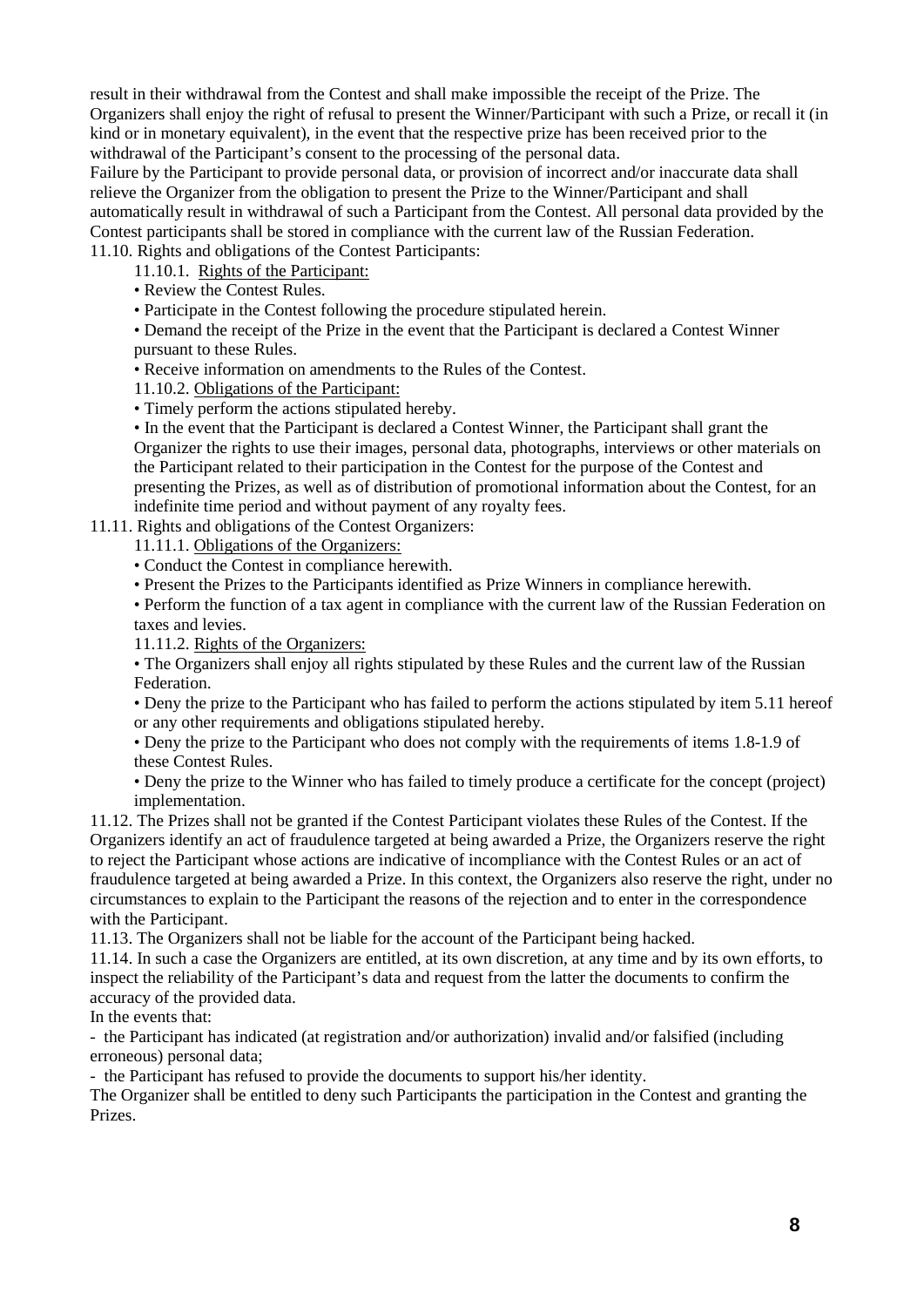# 12. Final Provisions

12.1. The Contest Organizers shall be entitled to make amendments to these Rules without notifying the Participants and Users.

12.2. The place of information on the Contest shall be the Website, however the Organizers shall be entitled to place the information on other Internet resources as well as in mass media of any format, TV, etc. 12.3. The Organizers shall not be obliged to respond to any request (question) by the Contest Participant or User. Provision of any information shall be exclusive prerogative of the Contest Organizers and/or its authorized representatives.

12.4. The agreement between the Contest Organizers and the Participant shall be executed in the following way: the Contract shall be concluded by issuing by the Organizers of a public offer on the Website and the acceptance of the offer by the consumer via the actions stipulated in Clause 5 hereof. If the Application complies with the requirements of Clause 5 hereof, the Organizers shall accept it and shall post it on the Website. From the moment of the aforementioned actions the agreement between the Contest Participant and the Contest Organizers shall be deemed executed.